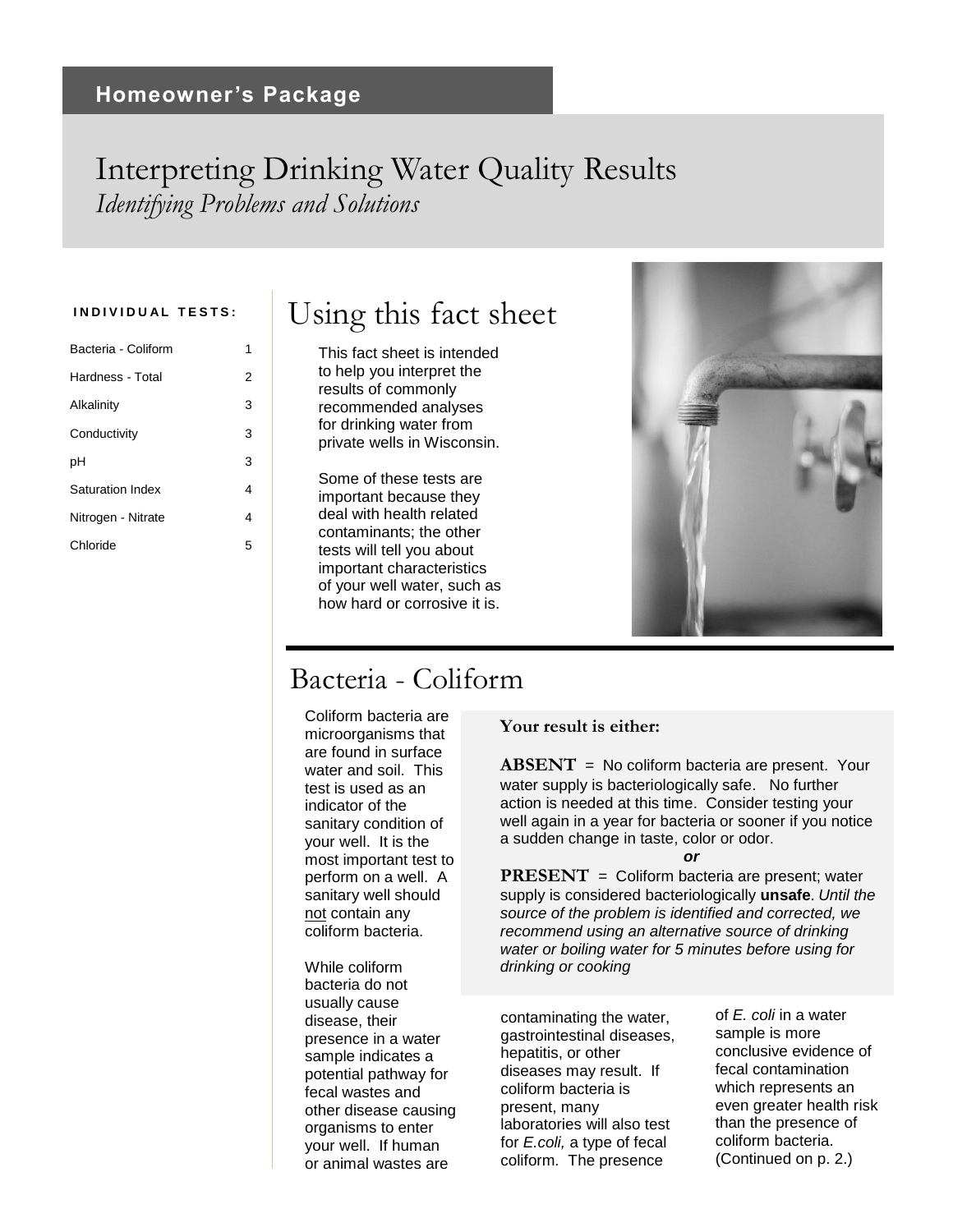### **Additional information about bacteria in wells:**

*In areas where fractured bedrock aquifers are overlain by thin soils, bacteria in a well may be the result of geologic conditions which do not allow for adequate filtration of water before reaching a well. You may suspect this if water suddenly changes color or odor following large rain events. For wells that are consistently contaminated with bacteria, disinfection may not solve the problem. In this case the best solution may be to drill a new well.*

# Bacteria – Coliform continued…

#### **What should you do if coliform bacteria are present?**

If coliform bacteria are present in a water sample we recommend carefully resampling to rule out sampling error.

If a second test confirms the original test, take corrective action outlined here:

**1.** Check well for sanitary defects. Some common examples include:

- Well cap is loose or missing (well cap should be a vermin proof cap).
- Casing is cracked or rusted through, or casing does not extend 12 inches above grade.
- Inadequate grout (seal or fill around well casing).

**2.** After correcting any visible defects, disinfect with a dilute bleach solution using the procedure outlined by the Department of Natural Resources brochure entitled "Bacteriological Contamination of Drinking Water Wells".

**3.** Test again after bleach dissipates to ensure that the procedure was effective.

# Hardness - Total

Hardness measures the amount of calcium and magnesium in water. Hardness is primarily caused by water slowly dissolving rocks that contain calcium and magnesium.

There are no health concerns associated with drinking hard water, however it is often undesirable because it can cause lime buildup (scaling) in pipes and water heaters. Hard water reacts with soap which can decrease its cleaning ability and hard water also causes build up of soap scum and/or graying of white laundry over time.

Some people that use hard water for showering may notice problems with dry skin.

Calcium and magnesium are essential nutrients, however drinking hard water is generally not a significant source of calcium and magnesium dietary needs.

Water that is naturally low in total hardness (referred to as soft water) may be corrosive.

*Note the water softening industry measures hardness in grains per gallon. 1 grain per gallon = 17.1 mg/L CaCO3.*

**Acceptable Results:**

Total hardness is a test for overall water quality; there are no health concerns related to total hardness. Values near 150 mg/L are generally ideal from an aesthetic viewpoint. Water less than 150 mg/L are considered soft water while values greater than 200 mg/L are considered hard water.

#### **Sources:**

Primarily dissolved carbonate minerals from soil and rock materials. When carbonate minerals dissolve they increase the amount of calcium and magnesium ions in water.



### **Corrective Action for Hard or Corrosive Water**

### *If you are experiencing problems with hard water:*

 Consider softening water using a water softener. Softened water removes calcium and magnesium and replaces it with another cation (usually sodium). Many people choose not to soften the cold water tap used for drinking and cooking.

### *If you are experiencing problems with corrosion of household plumbing:*

- Install a water treatment device (neutralizer) designed to make water less corrosive.
- Install plastic plumbing which will not develop pinhole leaks or leach metals.
- If you have a shallow well, drilling deeper may produce less corrosive water.
- Water allowed to contact unprotected metal plumbing for extended periods can dissolve unsafe levels of copper and/or lead. If levels of copper or lead in drinking water are a concern, run water for a few minutes before using for drinking or cooking.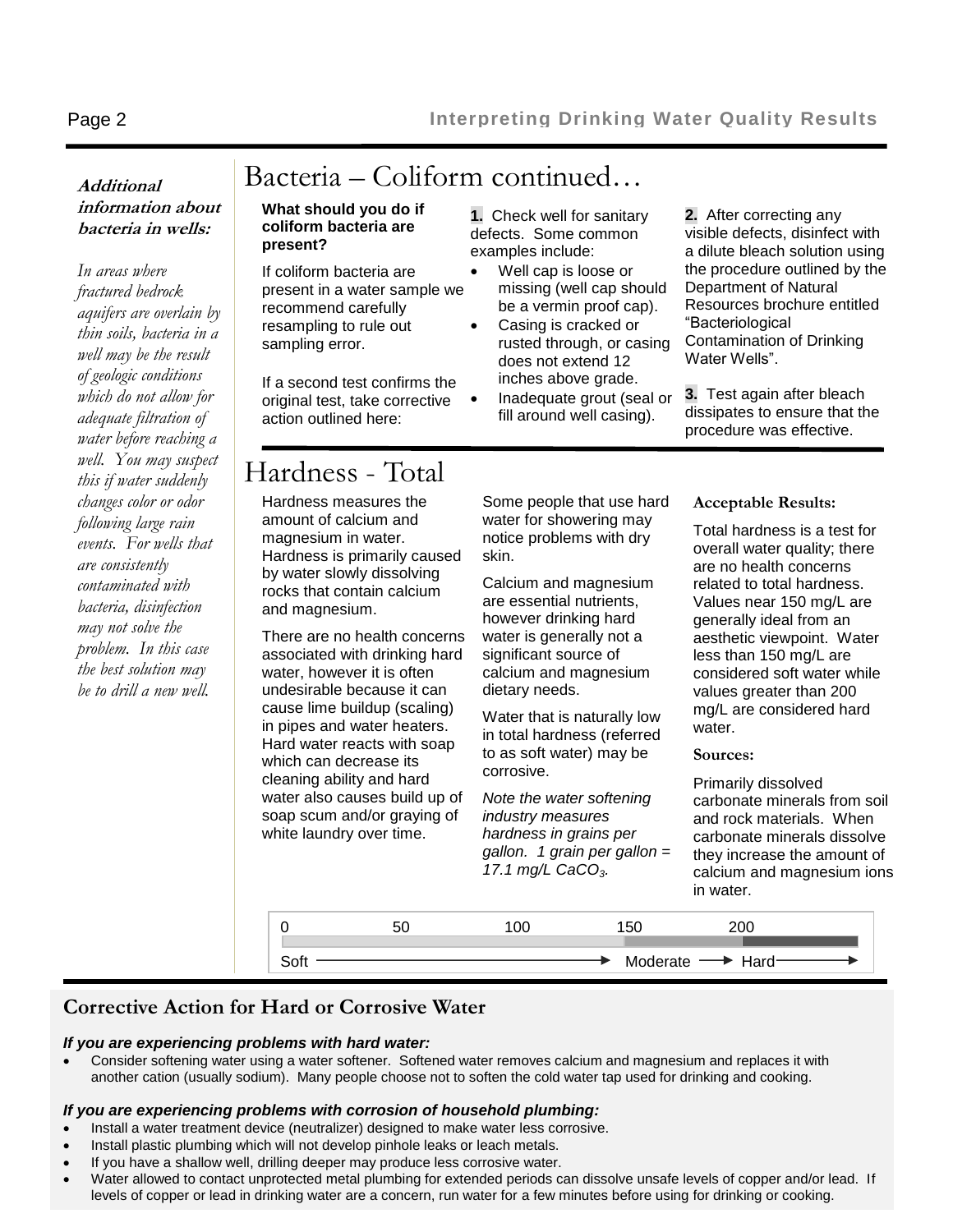Alkalinity is a measure of water's ability to neutralize acids. It results primarily from dissolving limestone or dolomite minerals in the aquifer.

Alkalinity and total hardness are usually nearly equal in concentration (when they are both reported in mg/L  $CaCO<sub>3</sub>$  (calcium carbonate) because they form from the same minerals. If alkalinity is

much greater than total hardness, it may indicate that your water has passed through a water softener.

If alkalinity is much less than total hardness it may signify elevated levels of chloride, nitrate or sulfate.

Water with low levels of alkalinity (less than 150 mg/L) is more likely to be corrosive. High alkalinity water (greater than 150 mg/L) may contribute to

scaling.

#### **Acceptable results:**

This is a test for overall water quality. There are no health concerns related to alkalinity. The value should be roughly 75% to 100% of the total hardness value in an unsoftened sample.

#### **Sources:**

Primarily dissolved carbonate from soil or rock materials.

# **Conductivity**

Conductivity is a measure of the ability of water to conduct an electrical current. It is related to the amount of dissolved substances (or ions) in water, but does not give an indication of which minerals are present.

Conductivity (measured in umhos/cm at 25° C) is about twice the total hardness value (mg/L  $CaCO<sub>3</sub>$ ) in most uncontaminated waters.

Changes in conductivity over time may indicate changes in your overall water quality.

**Acceptable results:**

This is a test for overall water quality, there is no health standard associated with conductivity.

A normal conductivity value is roughly twice the total hardness in unsoftened water samples. If

conductivity is much greater than two times the hardness, it may indicate the presence of other ions such as chloride, nitrate, or sulfate which may be human-influenced or naturally occurring.

**Sources:**

Natural or human-related dissolved substances in water.

# pH

The pH test measures the concentration of hydrogen ions in a solution. The concentration of hydrogen determines if a solution is acidic or basic. A change of 1 pH unit is a 10-fold change in acid level. The lower the pH, the more corrosive water will be.

pH values are often slightly higher in the laboratory than at your well, because carbon dioxide gas leaves water when it is exposed to air.

**Acceptable results:**

There is no health standard for pH; however corrosive water (pH less than 7) is more likely to contain elevated

levels of copper or lead if these materials are in your household plumbing.

Typical groundwater pH values in Wisconsin range from 6.5 to 8.5.

**Sources:** Low values are most often caused by lack of carbonate minerals in the aquifer.

| Neutral                                    |             |  |             |             |     |  |      |   |   |    |    |         |     |    |
|--------------------------------------------|-------------|--|-------------|-------------|-----|--|------|---|---|----|----|---------|-----|----|
| Increasingly Acidic   Increasingly Basic - |             |  |             |             |     |  |      |   |   |    |    |         |     |    |
|                                            |             |  | $2 \quad 3$ | 4           | 5 6 |  |      | 8 | 9 | 10 | 11 | 12      | 13  | 14 |
|                                            | Strong acid |  |             | Lemon juice |     |  | milk |   |   |    |    | Ammonia | Lve |    |



**actually groundwater?** *Groundwater is water that occupies void spaces between soil particles or cracks in rock below the land surface. It is a local resource that originates as precipitation which* 

*infiltrates into the ground. The type of soil and bedrock that a well is drilled into often determines water's pH, saturation index, or the amount of hardness or alkalinity in water. The type of soil and bedrock in a region also determines how quickly contaminants can reach groundwater. Human activities are often responsible for elevated levels of contaminants such as nitrate and chloride.*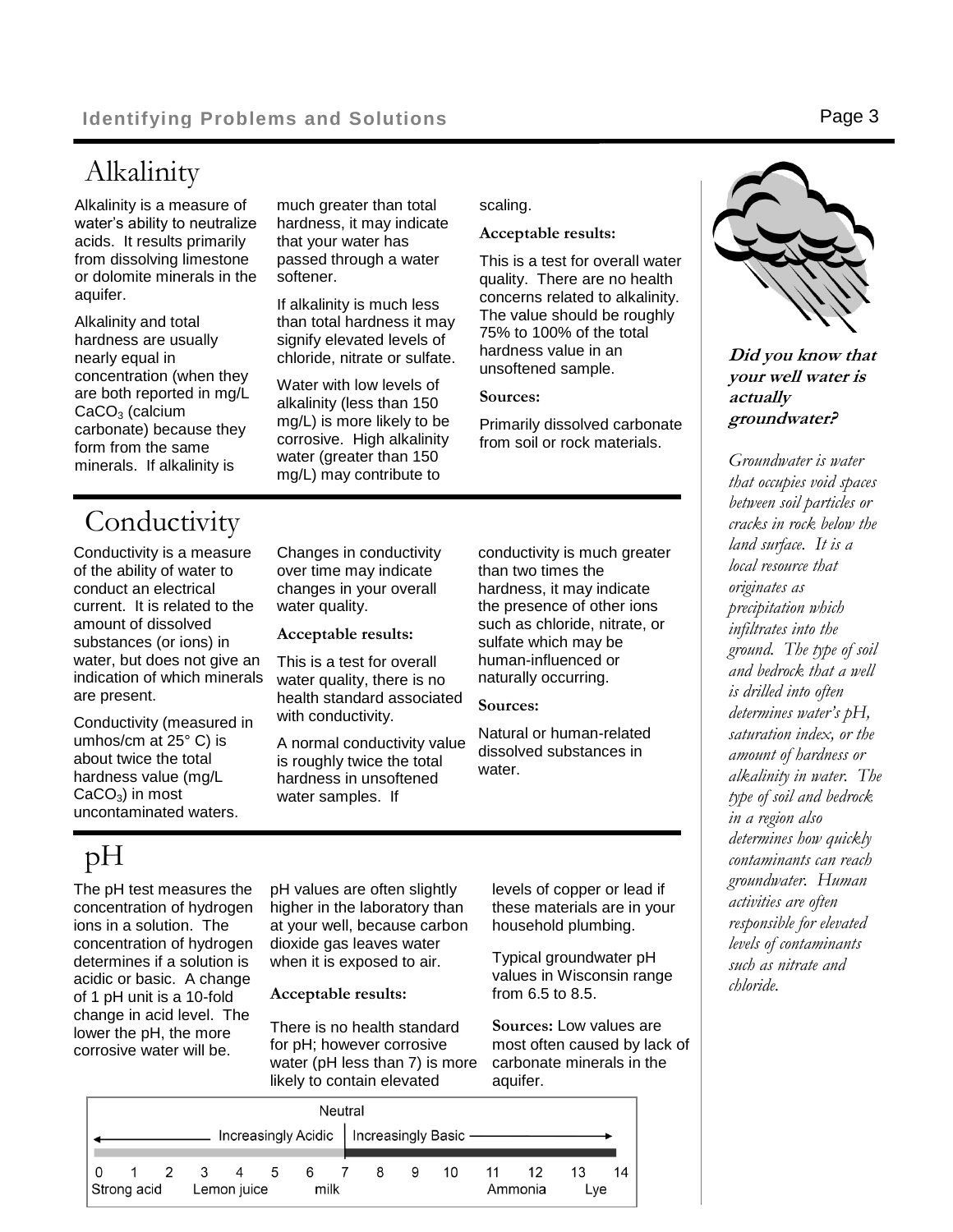## Saturation Index

The saturation index is a measure of water's ability to corrode or form scale. It is calculated using values from pH, alkalinity, total hardness and conductivity tests.

A negative value indicates that water is likely to be corrosive, while a positive value indicates a tendency for scale (calcium carbonate) to precipitate (form a solid and settle out) from water.

Water is a good solvent and will attack unprotected metal plumbing. Corrosive water can sometimes have health implications if it causes elements like lead and copper from pipes and solder to dissolve into drinking water. Symptoms of corrosive water may include pinhole leaks in pipes or green stains in sinks.

Lime precipitate (scale) is a natural protection against corrosion. Too much scale, however, will plug pipes and water heaters thereby decreasing their efficiency. Water softeners are an effective form of treatment to prevent scale buildup but may also decrease protection from corrosion that natural water may have provided.

|        | Corrosive |       |        | Ideal |        | Scaling |        |
|--------|-----------|-------|--------|-------|--------|---------|--------|
| $(-3)$ | (-2)      | $-1)$ |        |       | (+1,   | (+2)    | (+3    |
| Severe |           |       | Slight |       | Slight |         | Severe |

#### **Acceptable results:**

This is a test for overall water quality, there is no health standard associated with the saturation index.

Values between 0 and 1 are considered desirable. However the relationship between saturation index

and corrosivity/scaling is imperfect.

Because copper and lead are health related concerns you may still need to test your water to determine whether corrosion of these metals is occurring.

#### **Sources:**

Low values may be caused by lack of natural carbonate minerals in the aquifer. Low values also occur when hardness is removed with a water softener. High values relate to high water hardness and alkalinity.

*Nutrient management is an important strategy to minimize nitrogen losses in areas where fertilizer use is the primary source of nitrate in groundwater.* 

*Not only does it help improve our groundwater, it also improves fertilizer use efficiency.* 

### Nitrogen-Nitrate

Nitrate is a chemical commonly found in agricultural and lawn fertilizer. It is also formed when waste materials such as manure or septic effluent a condition in infants which decompose.

Infants less than 6 months of age should not drink water (or formula made with water) that contains more than 10 mg/L of

nitrate-nitrogen. This is because of concerns related to methemoglobinemia (also called blue-baby disease), inhibits the bloods ability to carry oxygen. If not caught early and treated, this condition can be fatal.

Some studies suggest that high nitrate water may be

linked to birth defects and miscarriages, so pregnant women should also avoid drinking water over 10 mg/L.

The natural level of nitrate in Wisconsin's groundwater is less than 1 mg/L. Elevated nitrate levels can be an indicator of other

(continued on p. 5)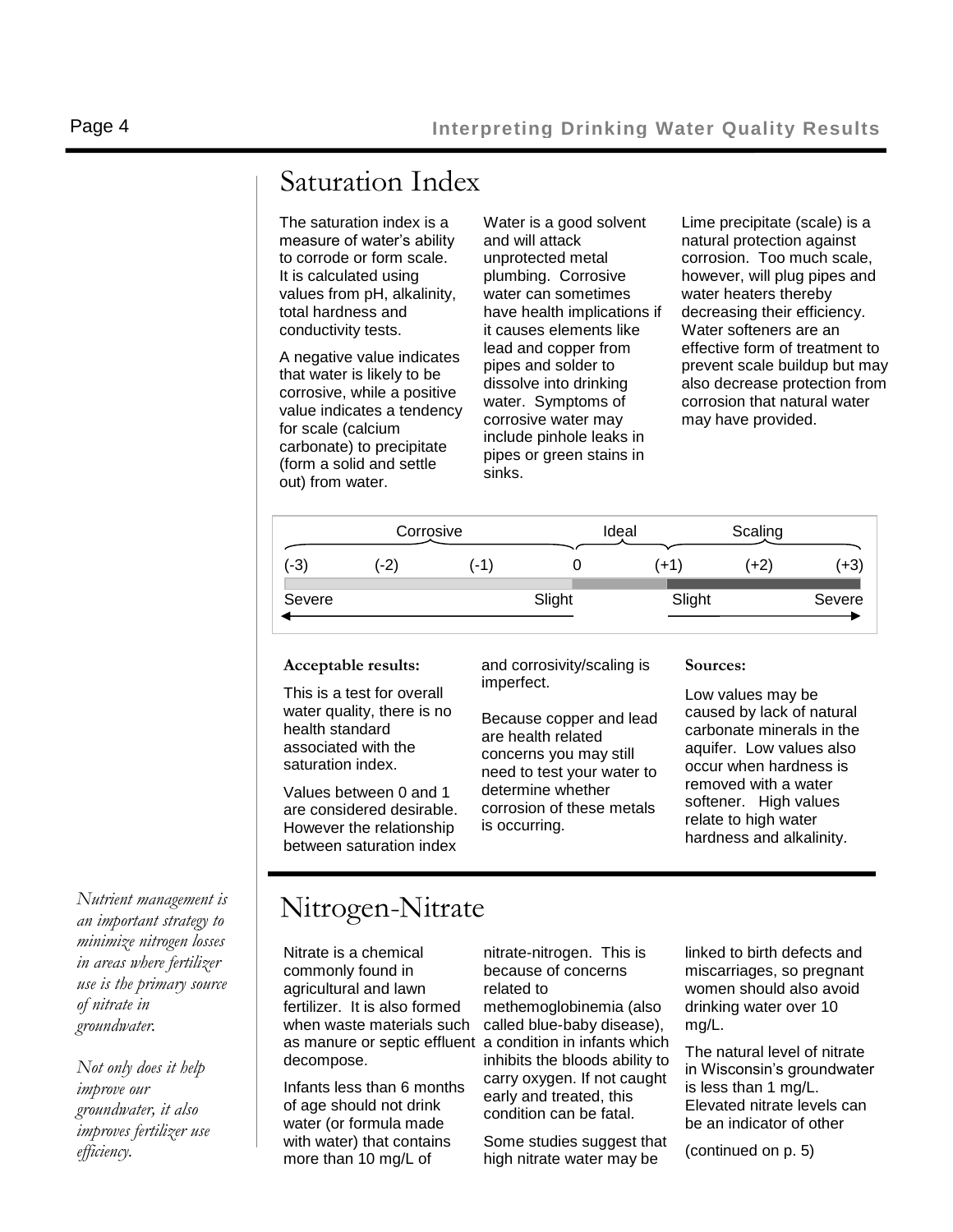### Nitrogen-Nitrate continued…

| potential contaminants. | Water grea    |
|-------------------------|---------------|
| If nitrate levels are   | should not    |
| elevated you may want   | infants less  |
| to consider testing for | age, pregn    |
| pesticides if you know  | women who     |
| that they are used      | become pre    |
| nearby.                 | Dept. of Pu   |
|                         | recommend     |
| Interpreting results:   | prioure sanne |

The drinking water standard for nitratenitrogen is 10 mg/L.

ter than 10 mg/L be consumed by than 6 months of ant women, and o are trying to become pregnant. *The WI Dept. of Public Health recommends people of all ages avoid long-term consumption of water with nitrate concentrations greater than 10 mg/L.*

If feed is also high in nitrate, problems for livestock may occur if the concentration of nitrate in well water is between 20-40 mg/L.

#### **Sources:**

Fertilizers, septic systems, animal wastes, land spreading of bio-solids.

|                                          | 10 mg/L  |
|------------------------------------------|----------|
| Natural Human influence on water quality | Unsafe - |

### **Corrective Action for Nitrate**

If possible, eliminate the contamination source. Unfortunately it may take years to observe any reduction in nitrate levels. As a result an alternative solution is usually necessary. Below are some actions that may reduce nitrate levels.

- Extending the casing depth, lowering the depth of the existing well, or drilling a new well *may* result in water with lower nitrate concentrations.
- Use bottled water for drinking and cooking.
- Connect to a public water supply if possible.
- Use a water treatment device designed to reduce nitrate levels.\* *\*Only reverse osmosis (RO), distillation and anion exchange are treatment methods capable of reducing nitrate levels. When purchasing a water treatment device, only purchase those that have been approved by the WI Dept. of Commerce. Ask them to provide a copy of the product approval letter if you are unsure.*

### Chloride

In most areas of Wisconsin, chloride concentrations are naturally low. Higher concentrations usually indicate contamination from septic systems, road salt, fertilizer, animal waste or other wastes.

Chloride is not toxic, but some people can detect a salty taste when high levels of chloride are present.

Water with high chloride may also have elevated sodium content. High chloride may also speed up corrosion in plumbing (just as road salt does to your car).

#### **Acceptable results:**

Chloride has no health standard. Levels less than 10 mg/L are desirable. Levels more than 250 mg/L

may cause a salty taste or corrosion of some metals. Sodium (which is sometimes found with chloride) may be a concern for individuals on physician prescribed "no salt diets".

#### **Sources:**

Septic systems, road salt, fertilizer, animal waste, landfills, or naturally occurring mineral deposits.

### **Water testing and units of measure:**

*Many minerals and contaminants in water are reported as concentration. When comparing test results to water quality standards it is important to check that you are comparing values with the same unit of measure. Some labs report nitrate concentrations as parts per million (ppm) while some use the term milligram per liter (mg/L).*

 $1 mg/L = 1 ppm$